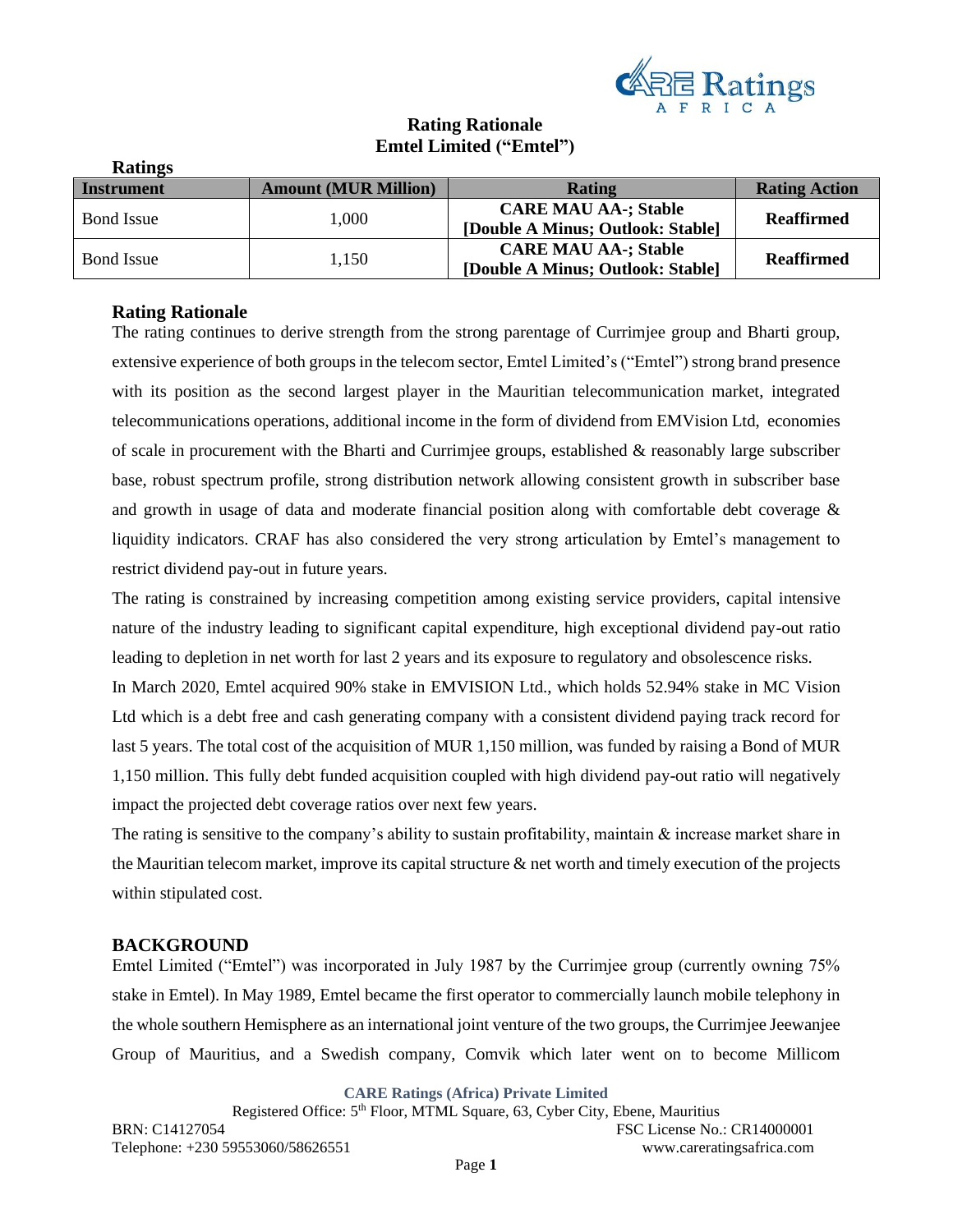

International Cellular (MIC) S.A, a global telecommunications group based in Luxembourg. In 2014, the Currimjee group procured the entire stake of Millicom in Emtel. In 2015, Emtel partnered with Bharti Airtel Limited, India's leading provider with operations in 20 countries across Asia and Africa. As such, Indian Continent Investment Limited, (ICIL) a promoter entity owned by the Bharti group of India acquired 25% stake in Emtel. Emtel signed a Technical Services Agreement with Bharti Airtel Limited to benefit from the technical and commercial knowhow and business support of Airtel in various areas.

The popularization of the mobile phone in Mauritius had a direct increase in demand for Emtel's services, it being the only mobile phone operator of the Island until 1996 (when Cellplus Mobile Communications Ltd belonging to Mauritius Telecom - GoM owned company, entered the market). Emtel has been in the forefront in technology and innovation. The main milestones are as follows:

- $\triangleright$  In 1998, Emtel introduced prepaid mobile service and launched GSM (2G) technology in 1999
- $\triangleright$  In 2004, Emtel was the first operator to launch 3G network in Mauritius and in Africa,
- ➢ In 2012, Emtel was first operator to deploy 4G technology, launch TIER 3 compliant Data Centre services in Mauritius and invested in LION 2 submarine optical fibre cable project and became a member of the LION 2 consortium,
- ➢ In 2015, Emtel launched Airbox (providing high speed internet to the home without cabling) and launched the Emtel Cash, enabling subscribers to store, send and receive money using mobile phone.
- ➢ In 2017, Emtel launched Airbox services in Rodrigues.
- ➢ In 2018, Emtel was the first operator to launch Internet in Agalega.
- ➢ In 2020, Emtel acquired 90% stake in EMVision Ltd ("EMVision") from its promoter Currimjee Jeewanjee & Co. Ltd, the flagship company of the Currimjee Group at Mur 1,150 million.
- $\triangleright$  In March 2021, METISS submarine cable project connecting Mauritius, Reunion, and Madagascar to South Africa was operational. This cable is owned by a consortium of 6 other operators in the Indian Ocean including Emtel.

Mauritius has 3 telecom service providers (MyT, Emtel and MTML) and Emtel is the second largest telecom service provider after MyT in the country.

Emtel has 23 showrooms across the Republic of Mauritius (including 1 in Rodrigues) and provides mobile telecom services (voice, SMS, mobile data to prepaid & post-paid subscribers), home broadband, fixed line, enterprise business solutions. Emtel generates majority of its revenue from its voice and data services.

**Management:** Emtel is a professionally managed company. It is governed by a 7-member Board of Directors comprising of eminent industrialists and professionals. Mr. Bashirali A Currimjee is the Managing Director and Chairman. He has served as Honorary Consul General for the Republic of Turkey in Mauritius, President of Mauritius Chamber of Commerce, and Industry (MCCI) and Business Mauritius,

**CARE Ratings (Africa) Private Limited**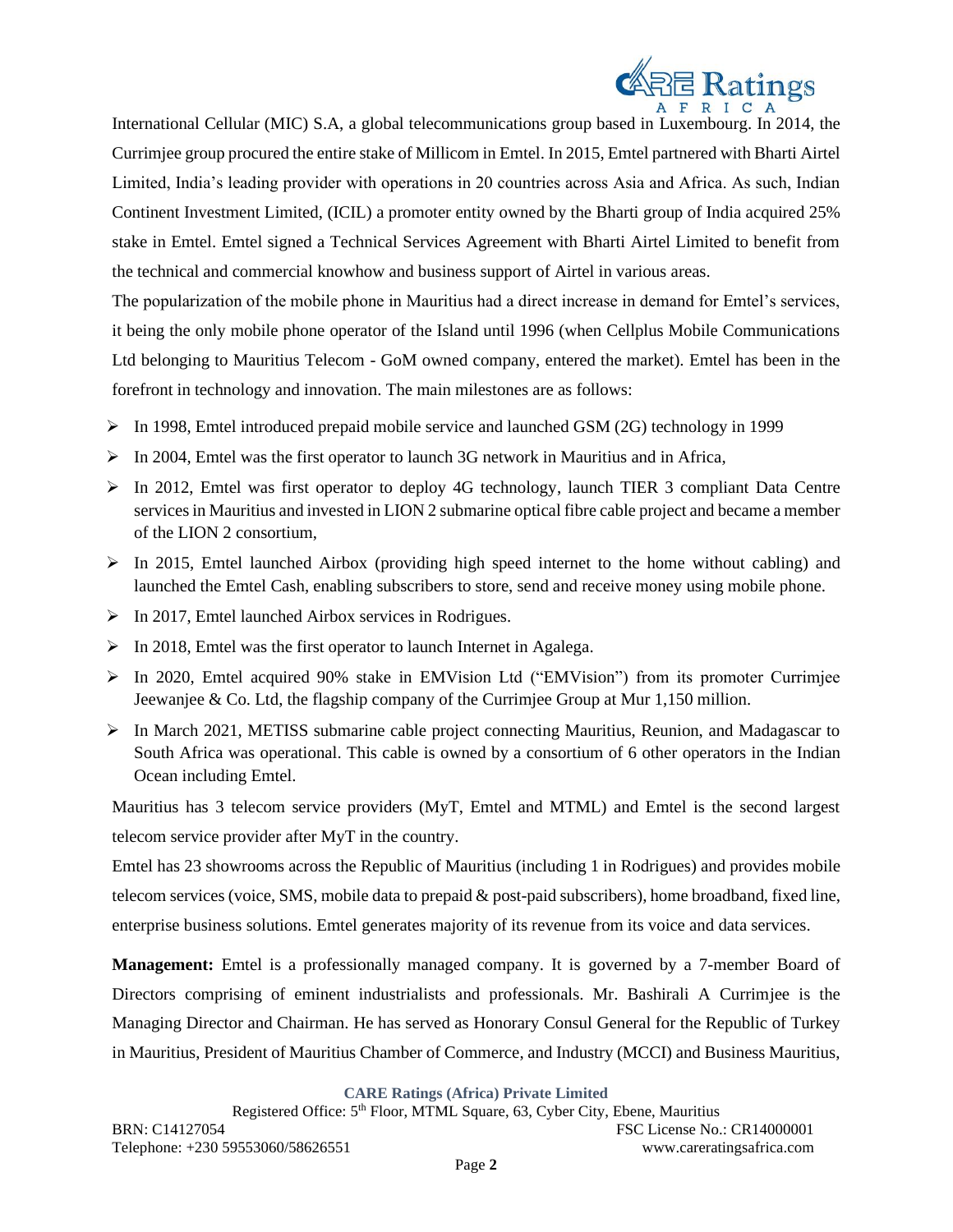

Director of SBM and Director at the Bank of Mauritius. Mr. Rajvardhan Singh Bhullar completed his 5 years contract as CEO on December 31, 2020. On January 1, 2021, Mr. Krishnaduth Goomany took over as the CEO of Emtel. He has over 29 years of experience in the telecommunication industry and a great understanding of the local market. He formerly occupied various senior management roles at Mauritius Telecom, Cellplus Mobile Communications and Comviva Technologies. He is assisted by a team of professionals looking after various functions of the company.

## **CREDIT RISK ASSESSMENT**

## **Strong parentage and experienced management of Currimjee & Bharti Group**

Currimjee group was founded by Currimjee Jeewanjee (grandfather of Mr. Bashirali Currimjee). Mr. Currimjee arrived in Mauritius in 1884 and started a little business in Port Louis, trading in commodities in 1890. Over the last 130 years, the group has expanded into Commerce, Telephony, IT, Pay TV, Manufacturing, Soap, Soft drinks, Water, Margarine, Insurance, Energy, Tourism and Real Estate, etc. Currimjee group operates in seven business clusters namely: Telecom, Media & IT (Emtel, Canal+, Screenage and Currimjee Informatics), Real Estate, Tourism & Hospitality (Anantara Hotel), Commerce & Financial Services (Batimex Limited, Island Life Assurance), Energy (Total Mauritius Limited), Food & Beverages (Quality Beverages Limited and Margarine Industries Limited) and Home & Personal care (Soap & Allied Industries). The Currimjee Group's total income for FY20 was MUR 7,372 million with 8 clusters (MUR 7,550 million in FY19). The Currimjee group's telecom operations constitute around 64% of the total turnover of the group.

The other promoter Bharti group is one of India's leading integrated telecommunication service providers. The mobile services group provides mobile services in all 22 telecommunication circles across India, Sri Lanka, Bangladesh and 14 countries in Africa, while the home services group provides broadband and wireline services.

By virtue of being a part of the Currimjee & Bharti group, Emtel has qualified, professional and experienced management team with vast experience in the telecom sector. Moreover, Emtel enjoys strong financial flexibility being a prominent company of the Currimjee group.

### **Strong brand recognition**

Emtel has a strong presence across the Republic of Mauritius. As on December 31, 2020, Emtel (as per Emtel's calculation based on traffic on the network and national numbering plan for mobile) had 42.3% market share of mobile subscribers in Mauritius (with an estimated total mobile subscriber in Mauritius at 1.54 million). However, as per the mobile telephony services data published in Information and Communication Technologies Authority ("ICTA") and Statistics of Mauritius website, total mobile cellular subscriptions of Mauritius were 1.91 million for 2020. Considering that data, Emtel's market

**CARE Ratings (Africa) Private Limited**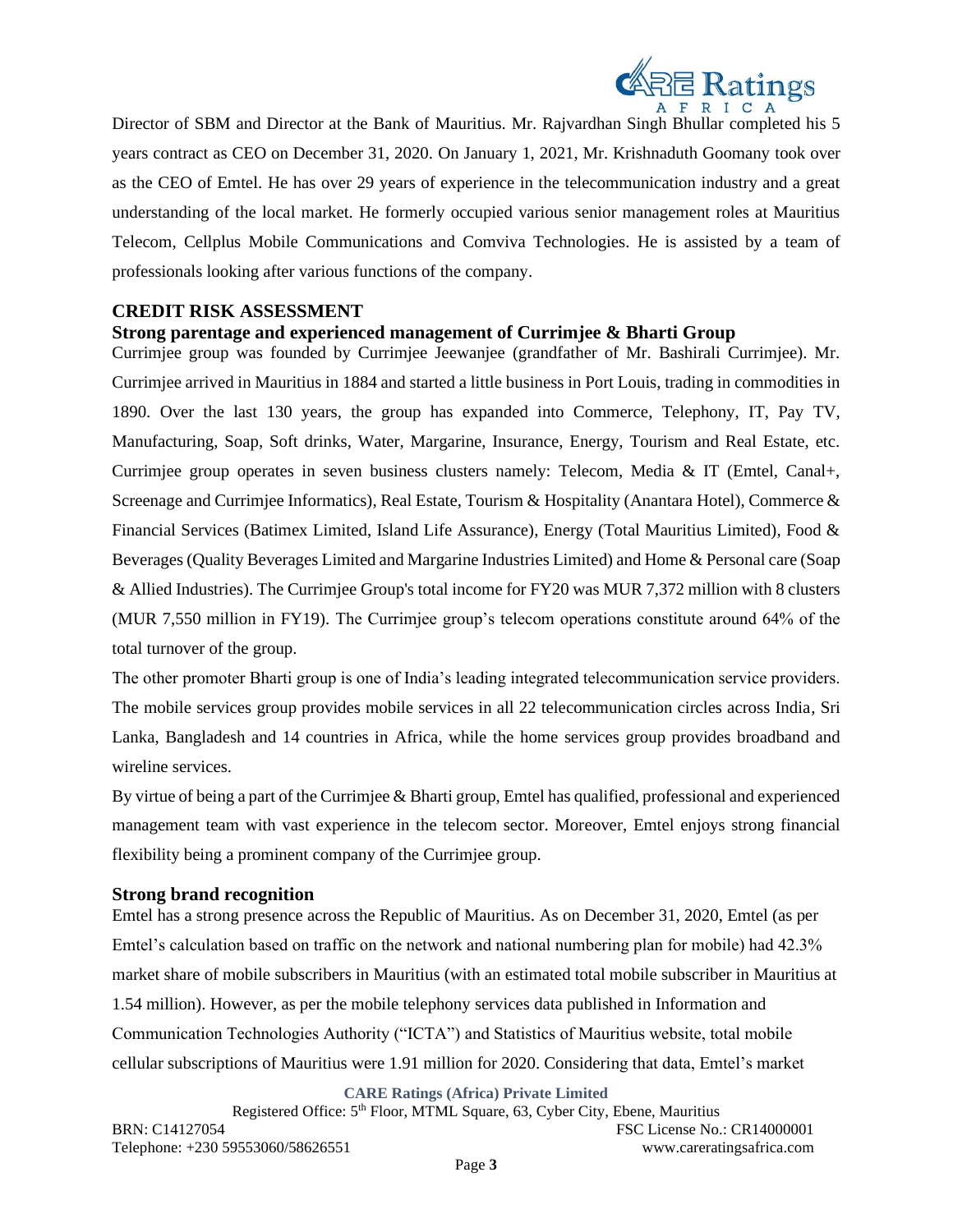

share would be 34% for 2020. The brand 'Emtel' is ranked among Mauritius' buzziest brands across telecom and non-telecom brands.

## **Strong spectrum profile laying foundation for revenue visibility and business growth**

Prior to the enactment of the Information and Communications Technologies Act in 2001 ("ICT Act"), the telecommunications industry was regulated under the Telecommunications Act 1988, which introduced the Telecommunications Authority. The ICT Act, established the Information and Communication Technologies Authority ("ICTA") - which is responsible for: -

- 1. Exercise licensing and regulatory functions in respect of information and communication services in Mauritius including the determination of types and classes of licensees and the approval of prices, tariffs and alterations thereto;
- 2. Advise and assist in the formulation of national policies with respect to the regulation of the information and communication industry;
- 3. Ensure the safety and quality of every information and communication services including telecommunication service and, for that purpose, determine technical standards for telecommunication network, the connection of customer equipment to telecommunication networks;
- 4. Allocate frequencies and manage, review, and, where appropriate, reorganise the frequency spectrum;
- 5. To further the advancement of technology, research and development relating to information and communication technologies through modern and effective infrastructure taking into account the convergence of information technology, media, telecommunications and consumer electronics;

The ICTA provided PLMN, PSTN, ILD and ISP licenses to Mauritius Telecom and Emtel respectively for a period of 15 years, with a clause to apply for renewal. In addition to the main licenses, the licensee should avail itself of additional spectrum licenses together with the payment of annual fees up until the expiry of the licenses.

As on May 2021, Emtel has PLMN, PSTN, ILD, ISP licenses along with spectrum licenses in various frequency bands. The PLMN license and related spectrum licenses were renewed in December 2019. The ILD and the ISP licenses have been renewed on 15 December 2018 and 13 May 2019 respectively and are valid for three years. The PSTN license is valid until 30 June 2026. Emtel pays more than MUR 160 million (Net amount paid in FY20 – MUR 136 million) annually in relation to license fees, solidarity levy, CSR, and USF.

In June 2021, Emtel has been awarded licence in the 2600 MHz band to operate 5G technologies.

**CARE Ratings (Africa) Private Limited**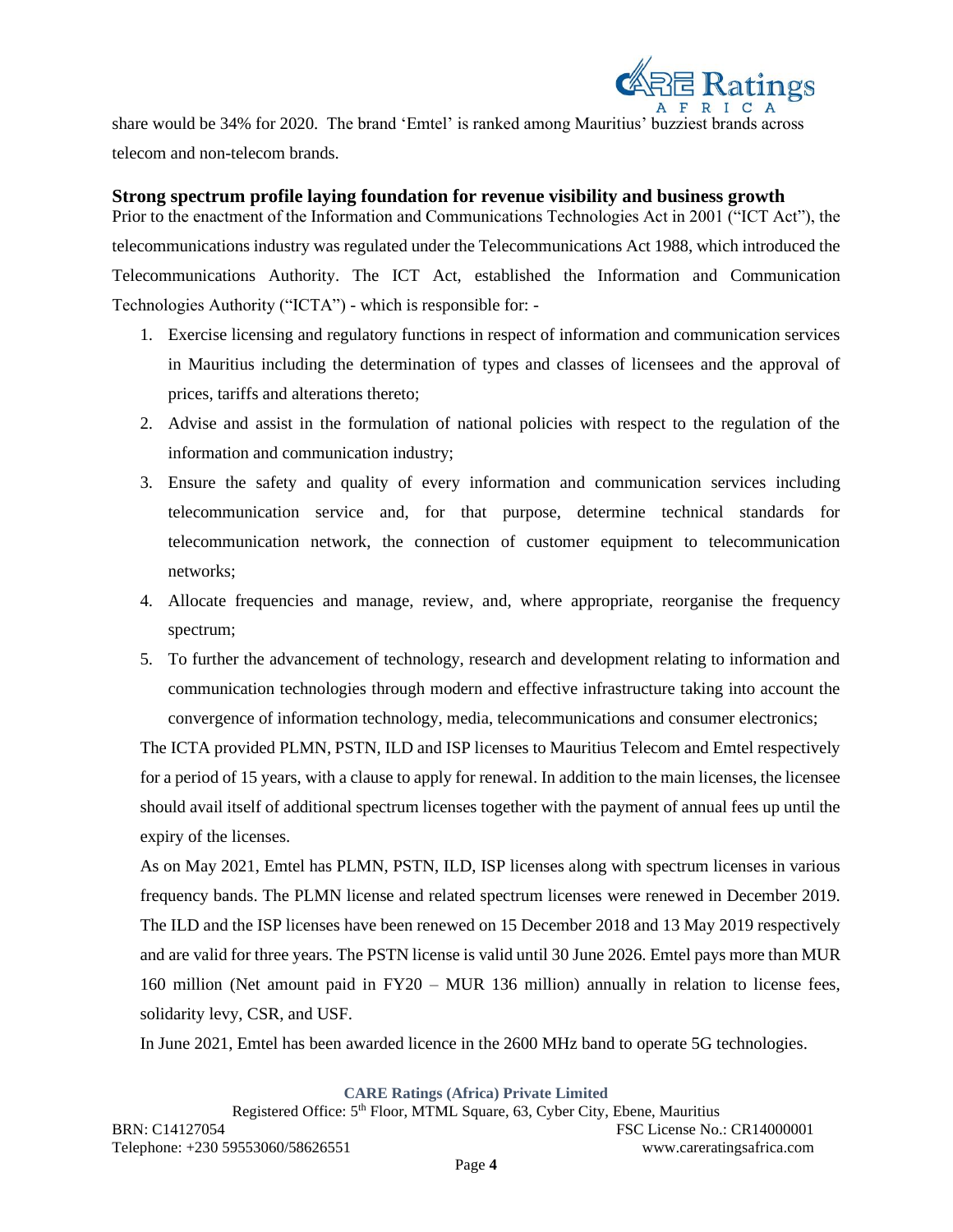

## **Consistent increase in subscriber base due to strong distribution network**

Subscriber base of Emtel has increased at an annual growth rate of 5% from FY17-19 except in FY20 whereby subscriber base decreased slightly following the lockdown. About 86% of the subscriber base are prepaid customers. Total mobile & telephone subscribers in Mauritius are 2,391,600 for 2020 (478,700 fixed line telephone subscribers and 1,912,900 mobile subscribers as per ICTA Mauritius – Information and Communication Technologies Authority). The company sells its products/sim cards/recharge facility through 23 showrooms. It also supplies SIM cards and recharge facility through a wide network of retails outlets across the island. The latter are services via channel partners or distributors.

## **Intense competition impacting the key performance indicators**

On account of aggressive marketing strategy of the 3 telecom operators to offer services to a limited targeted base/market, the competition in the industry had intensified. Emtel's Average Revenue per User (ARPU) for mobile subscribers declined for last 4 years, despite increase in subscriber base of Emtel from FY17- 19, due to increase in usage of data services (higher usage of web-based communication services like WhatsApp, Viber, Face time etc.) vis-à-vis normal voice calls, SMS, and VAS and reduction in tariff in line with competition. Average Revenue per Megabyte (ARMB) has also declined over the last 4 years. This is because earlier mobile internet users were being charged on a pay-as-you-go basis. However over last few years, Emtel has launched unlimited packs which are exclusive in the market with daily, weekly, and monthly data packages and are since then dominating the mobile data market. The prices of such packages vary in the range of MUR 10 for a daily unlimited package to MUR 819 for 90-Day unlimited package, which is cheaper than pay-as-you-go and allows users to limit and monitor their mobile expenses. This in turn has led to increase in revenue from data services over last 4 years. Income from operations and EBIDTA of Emtel for last 4 years are as shown below:

| <b>Overall Business</b> | Unit        | FY17  | <b>FY18</b> | FY19  | <b>FY20</b> |
|-------------------------|-------------|-------|-------------|-------|-------------|
| Income from operations  | Mur Million | 2.740 | 3.005       | 3.239 | 3,091       |
| <b>EBIDTA</b>           |             | .047  | 1.151       | .,378 | .419        |
| EBIDTA margin %         | $\%$        | 38.22 | 38.31       | 42.54 | 44.75       |

There was a 4.5% dip in revenue in FY20 over FY19 due to the impact of the COVID 19 pandemic which resulted into closure of borders, lower tourist arrivals and lower prepaid recharges during the lockdown period. However, EBIDTA witnessed an increase of 3% in FY20 over FY19. The company has stated that call completion rate is more than 98% and call drop rate is also very low. Emtel's management maintains that going forward, more revenue will be generated from data than voice business, because data will be the primary mode of communication (voice, video, and messaging) and entertainment.

**CARE Ratings (Africa) Private Limited**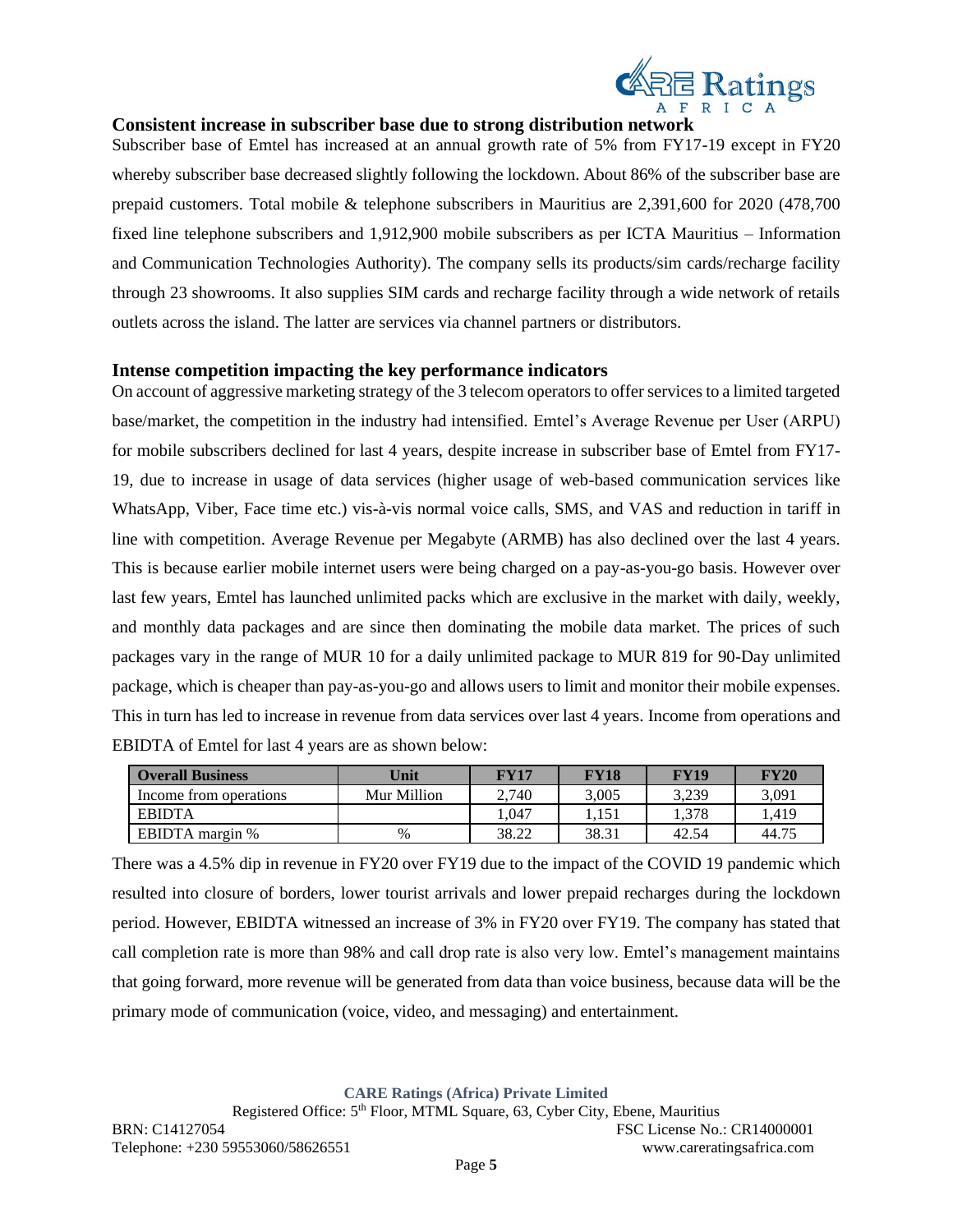

## **Significant investment in Towers**

As at December 31, 2020, Emtel had over 445 cell sites which are either on leasehold land/buildings, Emtel owned land and on shared basis with other operators. This enables it to cover 95% of the population of Mauritius and 96% of network area coverage.

## **Investment in Capital Expenditure (Capex) funded by debt and internal accruals**

Capex is an integral part of the telecom business and Emtel has to continuously incur Capex to develop infrastructure to provide better services. The investment in capex is mainly to cater for the growing demand in data and enterprise solutions and to provide an island-wide coverage of LTE which is the enabler of highspeed data. The Company also invested in METISS submarine cable project which is led by a consortium of six operators to connect Mauritius, Reunion, Madagascar, and South Africa. This cable became operational in March 2021 and is bringing the much awaited and needed extra capacity as well as redundancy in international connectivity for the country. Emtel is part of the 6 operators investing in METISS submarine cable project. This apart the company has to invest in inland fibre project connecting the balance and new towers through optical fibres, procure equipment's (routers, last mile equipment), and invest in hardware & software upgrade & other IT projects.

Capital Expenditure is estimated to be MUR 1,082 million for FY21. In the projected period (FY21-26), Emtel will have consistent annual capex of around MUR 400-700 million (infrastructure, equipment's, technology up gradation, etc.), to be funded through a mix of term loan and internal accruals.

### **Stake acquisition in EM Vision Ltd.**

In June 2020, Emtel acquired 90% stake in EM Vision Ltd. at an aggregate cost of MUR 1,150 million. EM Vision Ltd is an investment holding company which holds 52.94% stake in MC Vision Ltd ("MC Vision"). EM Vision Ltd does not hold any other investment and does not have any other business activity. It is a debt free company and only source of revenue is in the form of dividends from MC Vision.

### **MC Vision Ltd**

Incorporated in 1997, MC Vision is the leader in digital pay TV market in Mauritius, with over 104,000 households subscribing to its services. The shareholders of MC Vision are EM Vision (52.94%), Canal+ International (23.82%), Canal+ Reunion (13.24%) and Mauritius Broadcasting Corporation (10.0%). Canal+ International is a French-based pay-tv service which has over 7.9 million subscribers in the Indian Ocean, Africa, the Caribbean, the South Pacific, Poland and Vietnam. Canal+ Reunion is a subsidiary of Canal+ International which operates in Reunion Island. The Mauritius Broadcasting Corporation is Government-owned and is the national public broadcaster of Mauritius, broadcasting on TV & Radio. Post-acquisition in June 2020, Emtel owns 47.65% of MC Vision and is consequently entitled to additional annual dividend income streaming from MC Vision. In FY20, MC Vision posted a revenue of MUR 1,357

**CARE Ratings (Africa) Private Limited**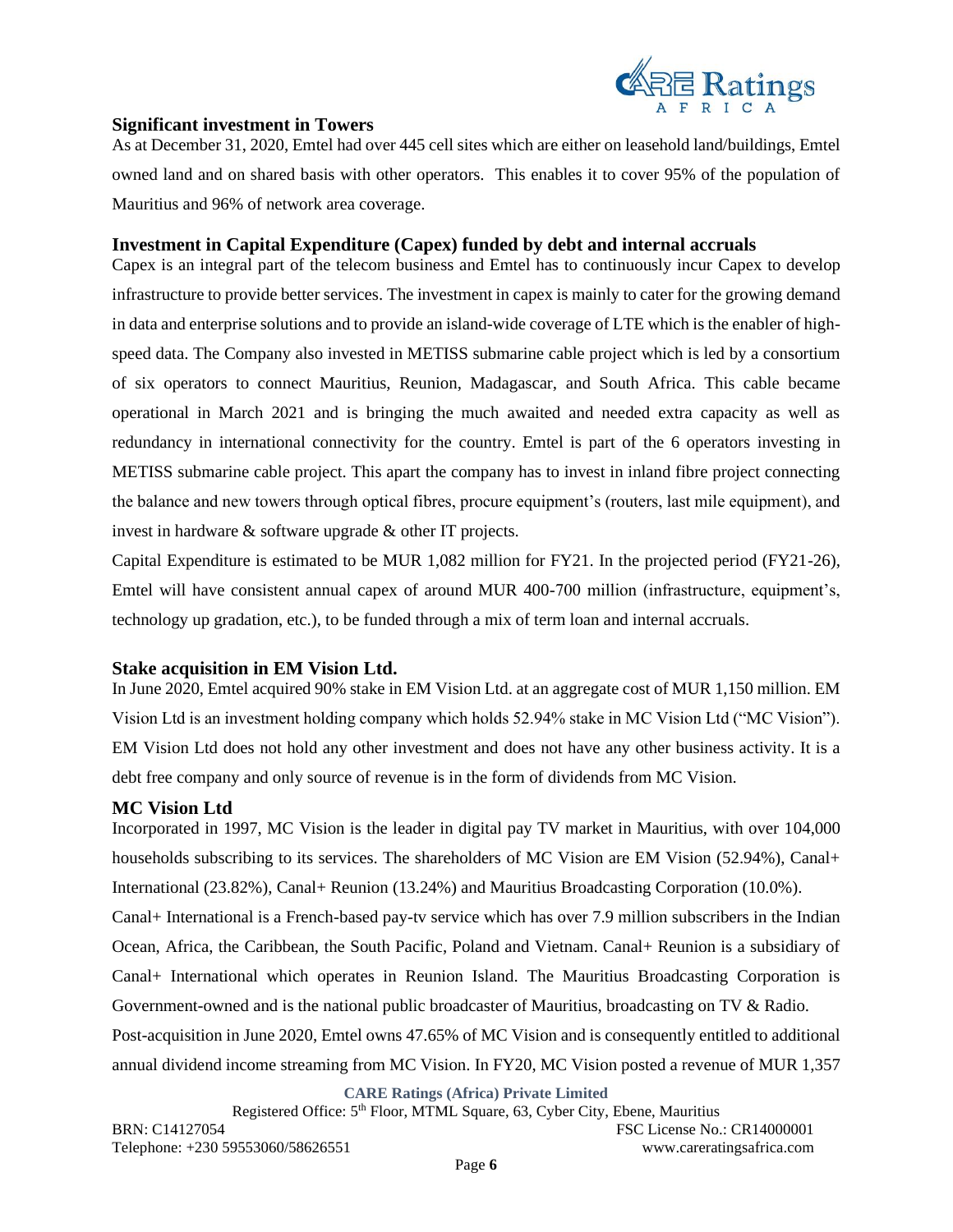

million (MUR 1,372 million in FY19) and PAT of MUR 91 million (MUR 235 million in FY19). The company's profitability was impacted by reduction in revenue due to the pandemic leading to higher churn, closure of hotels and increase in cost due to the depreciation of the MUR. MC Vision had a debt of around 100 million as on Dec 31, 2020 and declared MUR 150 million dividend in FY20 (MUR 300 million in FY19).

# **Financial position: albeit moderation in leverage and debt coverage indicators due to debt funded acquisitions**

Emtel reported a satisfactory performance for the financial year 2020 despite the pandemic and lockdown. The lockdown led to a lower revenue, due to lower international visitors (who use roaming and local SIMs) and reduction in usage from local customers. The subscriber base decreased from 657,116 in FY19 to 648,521 in FY20, mainly contributed by visitors who use local SIMs. The data segment has seen some growth during the year. Altogether, Emtel's turnover decreased by 4.5% from MUR 3,238 million in FY19 to MUR 3,091 million in FY20. The company also provided extended period for settlement of debts and waiver of late payment fees to ease the financial burden off people who has witnessed severe drop in their household income. However, EBIDTA increased to MUR 1,419 million (MUR 1,378 million in FY19) and PAT to MUR 552 million in FY20 (MUR 477 million in FY19) due to dividend income of MUR 71 million from EM Vision and an exceptional income of MUR 40 million for solidarity levy following the judgement on the case MT vs MRA. During FY20, GCA was comfortable at Mur 1,184 million vis-a-vis annual debt repayment obligation of MUR 387 million. Total debt/EBIDTA and Total debt/GCA were also comfortable at 1.0-2.0x times excluding the impact of finance lease. The average fund based working capital utilization was at 23% during the last 12 months ended March 2021 and at 19% for the year 2020.

### **Higher dividend pay-out ratio leading to lower networth of the company**

Emtel generally follows a policy of high dividend payment to its shareholders subject to availability of cash post meeting debt repayment obligation and investment in capex. This policy of regular and high dividend payment has confined the growth of the networth of the company, despite consistent high profits. Overall gearing ratio has deteriorated over last three account closing dates (1.23 as on December 31, 2018 to 1.70 as on Dec 31, 2020) due to debt availed for capital expenditure and stake acquisition of EM Vision. During the projected period, the management has very strongly stated that the dividend payout ratio will be subject to availability of cash post debt repayment.

## **Highly competitive industry**

The Mauritian telecommunication industry is a frontrunner in the region, having been the first African country to launch mobile telecom networks in 1989, to provide 3G service in 2004 and one of the first

**CARE Ratings (Africa) Private Limited**

Registered Office: 5<sup>th</sup> Floor, MTML Square, 63, Cyber City, Ebene, Mauritius BRN: C14127054 FSC License No.: CR14000001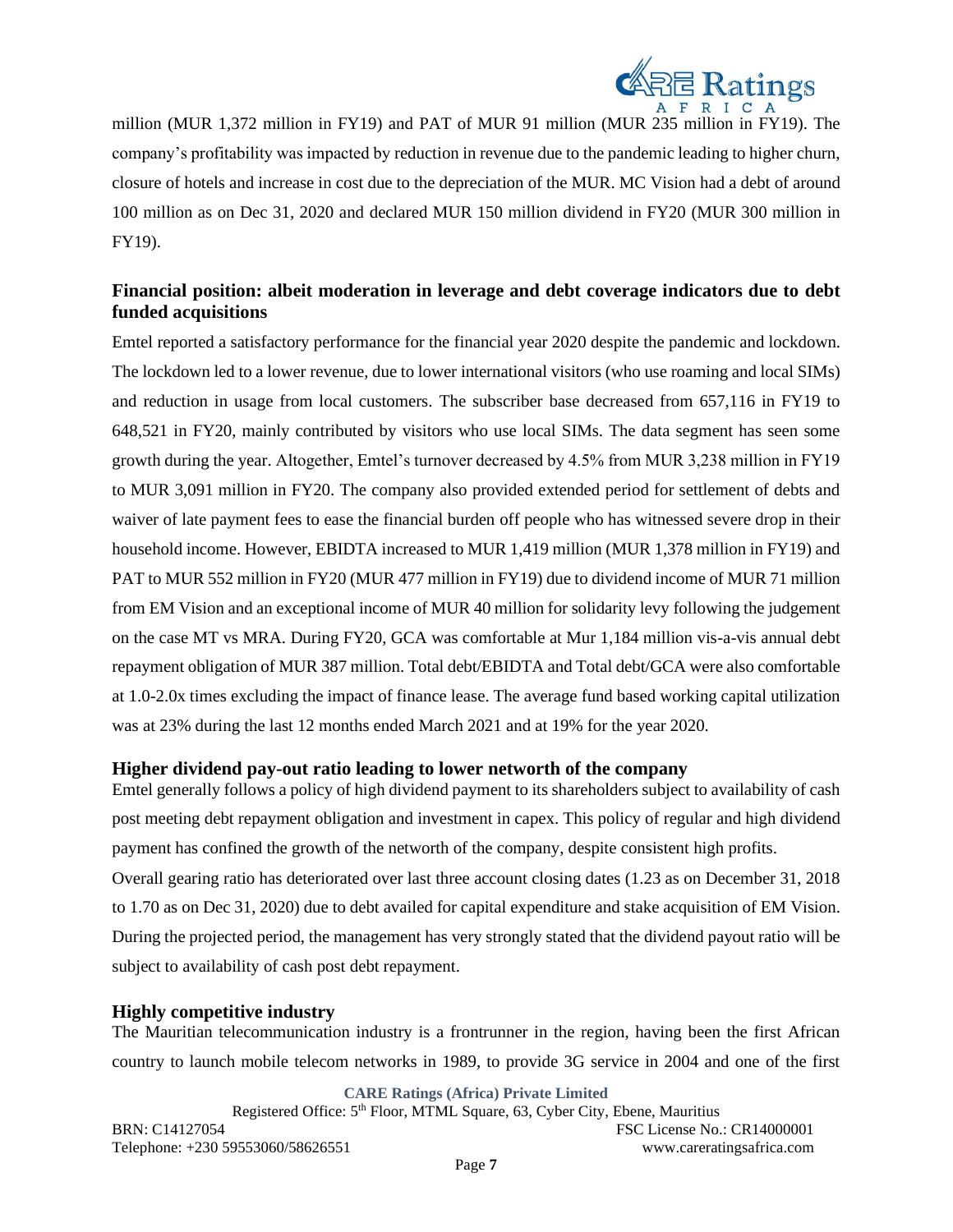

countries to launch IPTV services in 2006. State of the art services such as LTE and fibre broadband services are also available countrywide.

The needs of the mobile market are catered for by 3 network operators namely, Mauritius Telecom, Emtel, and MTML. As per the mobile telephony services data published in Information and Communication Technologies Authority ("ICTA") and Statistics of Mauritius website, total mobile cellular subscription of Mauritius was 1.91 million for 2020.

Despite the increase in subscriber volume over the years, the mobile market is undergoing a shift from voice to data services. The movements can be explained by an increasing use of web-based communication services such as WhatsApp, Viber etc. In addition, while earlier years witnessed mobile internet users being charged on a pay-as-you-go basis, daily, weekly and monthly data packages have been introduced since and are dominating the mobile data market. Short Message Service is on a decreasing trend for the past 3 years to reach 500 million SMS sent for 2020 as compared to 1 billion in 2017.

A service whose demand remains on the rise is home internet connectivity, with Mauritius Telecom dominating the market share. The telecom companies are also exposed to new regulatory changes and also obsolescence of existing technology with advent of new technology which will entail more Capex. Given the limited size of the Mauritian market, issuance of licenses to new entrants whose services would bring aggregate supply over and above to what is required is highly unlikely. Hence, telecoms market in Mauritius remains one with high barriers to entry, with decreased likelihood of profitability erosion among existing participants.

## **Subscription Television Industry in Mauritius**

Mauritius has only one public television broadcasting service, the Mauritius Broadcasting Corporation (MBC), which runs a broadcasting service in Mauritius since 1965. Every household which is liable to pay an Electricity Bill is automatically subject to pay monthly fees of MUR 150 to MBC for its services unless the person declares that it does not possess a television set. MBC currently broadcasts 16 channels including BBC News and French channel TV5 Monde and users must purchase a set-top box (normally costing less than MUR 1,000) to receive such channels. The alternative to MBC channels is Subscription-TV. The Subscription-TV market in Mauritius has 4 players, namely MC Vision Ltd (popularly known as Canal Plus), Mauritius Telecom Ltd (MyT), Mediacom Ltd (Parabole Maurice) and Vitiro Ltd (DStv Mauritius). They are all licensed by the Independent Broadcasting Authority.

**CARE Ratings (Africa) Private Limited MC Vision Ltd:** - MC Vision provides satellite TV and airs more than 100 channels, including premium content, and has exclusive rights over channels such as Canal+ and Zee TV. It has over 104,000 households subscribing to its services in Mauritius. The basic TV bundle starts at MUR 600 per month, with additional channel bundles (e.g., Cine and Series, Foot & Sport, Bollywood Pack, Kids Pack etc.) costing additional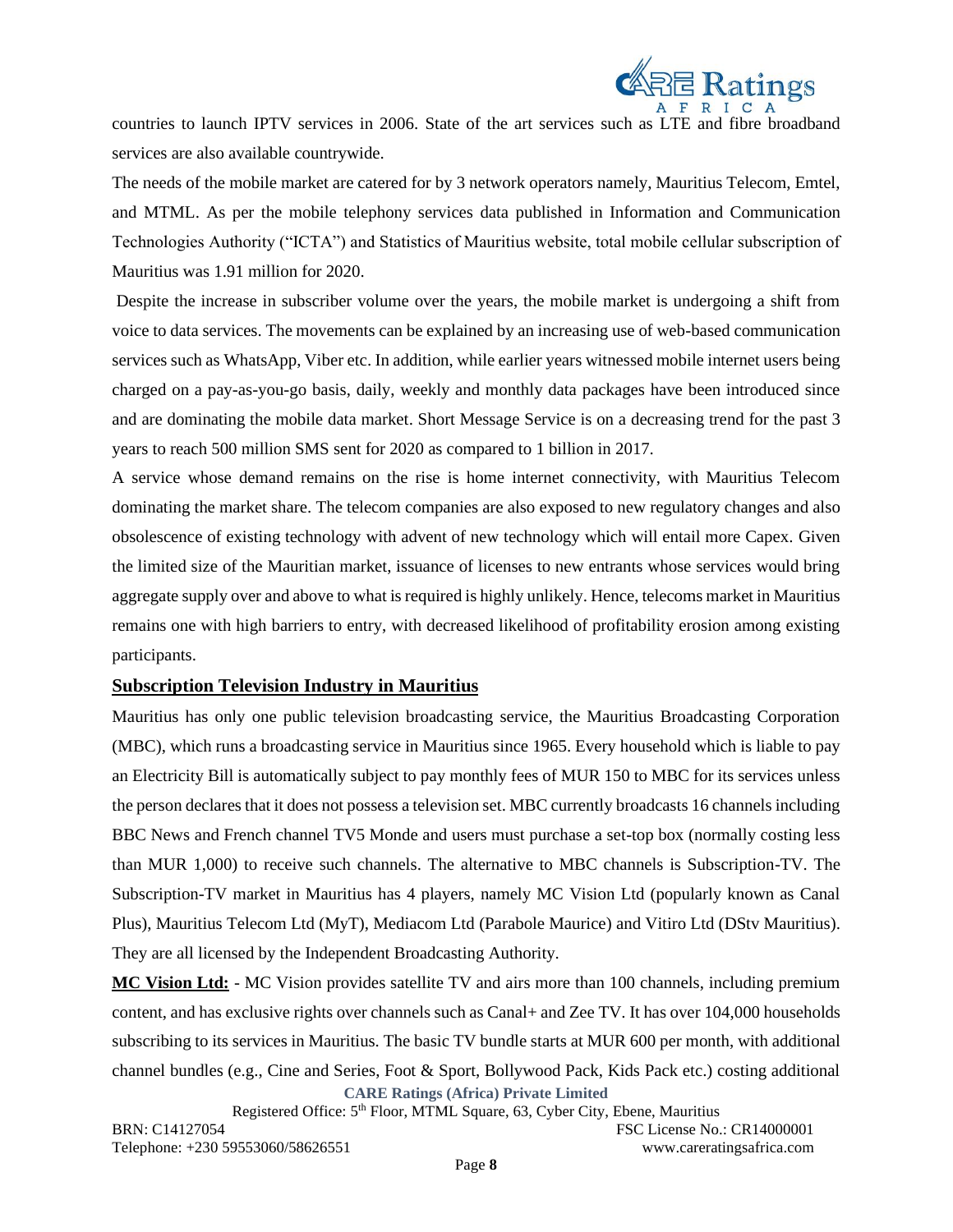

MUR 100 to MUR 425 per month. MC Vision also provides its subscribers with access to Netflix as from MUR 330 per month. Customers opting for all channels available are charged MUR 2,200 per month.

**MyT:** -Unlike MC Vision's satellite TV, MyT provides Internet Protocol TV (IPTV) which requires an internet connection for the content to be delivered to the user. MyT provides a free basic channel bundle (51 channels including 16 MBC channels) with every broadband subscription and has over 131,000 IPTV subscribers. Subscribers have the option to pay and add channel bundles. The monthly price of add-on channel bundles ranges from MUR 50 to MUR 499.

**Parabole Maurice:** -provides satellite TV with over 100 channels in Mauritius. It forms part of a regional group in the Indian Ocean, the Parabole Group, which provides satellite television to Mauritius, Réunion, Madagascar, Mayotte, and Comoros. The group has more than 10,000 customers in Mauritius and over 90,000 homes as its customers in all five territories. In Mauritius, subscribers can choose from 4 channel bundles ranging from MUR 500 per month (Candy pack- 42 channels) to MUR 1,645 per month (Smarty pack- 84 channels).

**DStv:** - provides direct broadcast satellite TV with a wide array of channels. Most of its subscribers are Hotels and non-francophone expats living in Mauritius. DStv offers 6 packages (Access, Family, Indian, Compact, Compact Plus and Premium) with monthly subscription fees varying from MUR 420 (Access-68+ channels) to MUR 2,800 (Premium-140+ channels).

Almost every household in Mauritius has one or more television sets, granting them access to MBC channels. However, due to the limited content there has been an observed trend whereby more and more people opt for subscription-TV as their disposable income rises. As long as no new taxes are introduced, disposable income is expected to continue its growth and make subscription-TV affordable to more households. While decrease in number of customers for subscription-TV remain highly unlikely because of the habit-forming traits of the product, the rise of video on demand services (Netflix, Prime Video, Zee5, Hulu etc.) has the potential to significantly hamper growth of the subscription - TV market.

## **Prospects**

Going forward, the prospects of Emtel will depend on its ability to sustain profitability, maintain & increase market share in the telecom market of Mauritius and general economic outlook. Effective working-capital management, improvement in capital structure & networth and timely execution of capex within stipulated cost is critical. The rating is sensitive to high dividend payout ratio and additional borrowing for capex impacting the networth and gearing.

**CARE Ratings (Africa) Private Limited**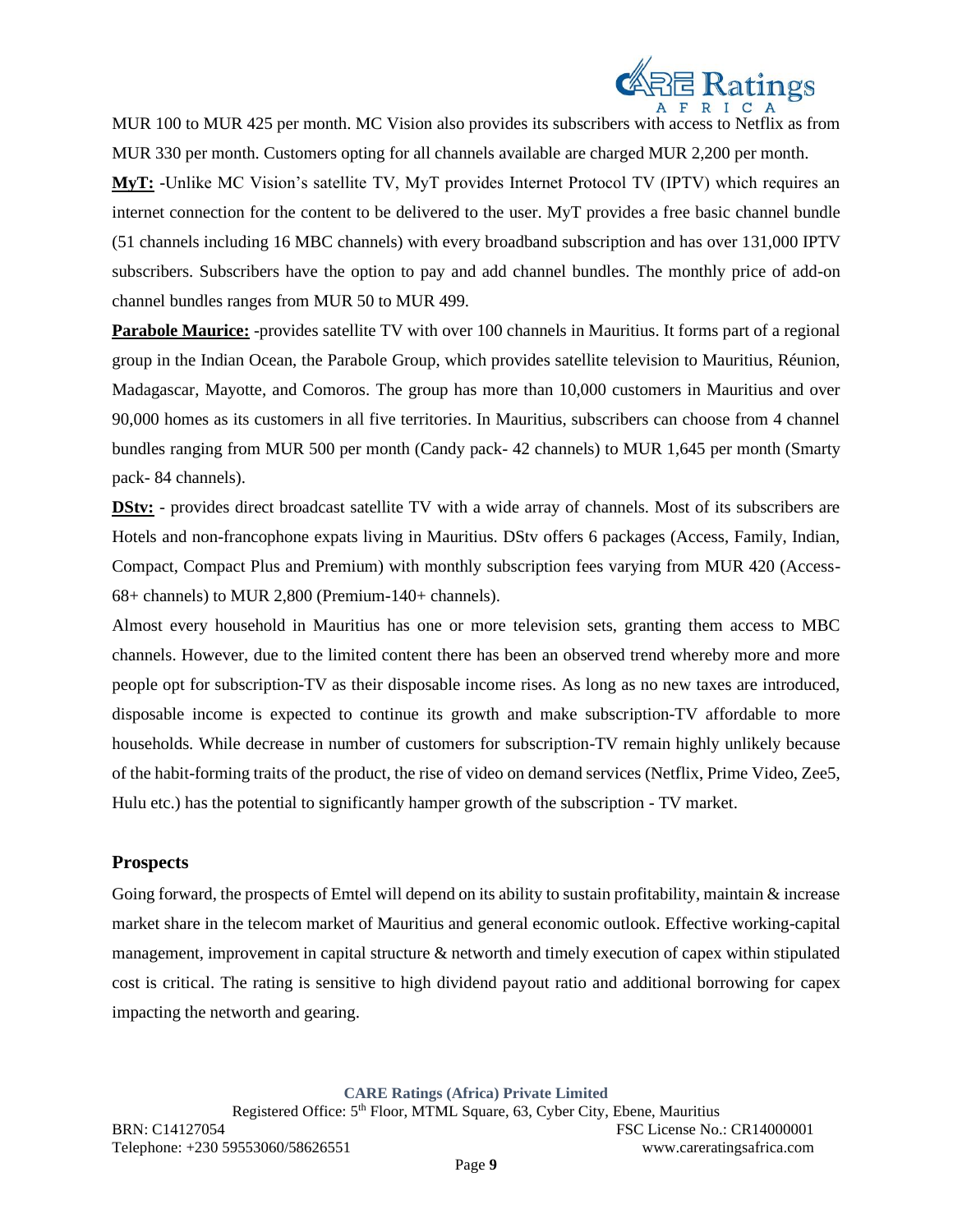

### **FINANCIAL PERFORMANCE**

### **Standalone Financial performance of Emtel** *MUR Million*

| tanuarone i manerar per formance or Emiter  | <b>IN UR INTHULUIL</b> |                  |                 |
|---------------------------------------------|------------------------|------------------|-----------------|
| For the year ended as on                    | <b>Dec-18</b>          | <b>Dec-19</b>    | <b>Dec-20</b>   |
|                                             | 12M                    | 12M              | 12M             |
| <b>Total Income</b>                         | 3,005                  | 3,239            | 3,091           |
| <b>EBIDTA</b>                               | 1,151                  | 1,378            | 1,419           |
| Depreciation                                | 559                    | 688              | 632             |
| Interest                                    | 55                     | 101              | 132             |
| PBT                                         | $\overline{551}$       | 624              | 651             |
| <b>PAT</b>                                  | 418                    | 477              | 552             |
| Gross Cash Accruals (GCA)                   | 977                    | 1,165            | 1,184           |
| Dividend paid/proposed                      | $\overline{616}$       | 364              | 364             |
| Equity share capital                        | 152                    | $\overline{152}$ | 152             |
| Tangible networth                           | 967                    | 1,067            | 1,242           |
| Total debt                                  | 1,188                  | 1,608            | 2,108           |
| - Long term debt                            | 529                    | 1,163            | 1,721           |
| - Short term debt                           | 659                    | 445              | 387             |
| <b>Total Debt (including Finance Lease)</b> | 1,188                  | 2,336            | 2,768           |
| Cash & Bank balances                        | 73                     | 81               | 184             |
| <b>Key Ratios</b>                           |                        |                  |                 |
| EBIDTA / Total income                       | 38.31                  | 42.54            | 44.75           |
| PAT / Total income                          | 13.89                  | 14.72            | 17.41           |
| ROCE-operating $(\%)$                       | 25.39                  | 23.36            | 18.80           |
| RONW (%)                                    | 39.26                  | 46.87            | 44.47           |
| Interest coverage (EBIDTA/Interest)         | 20.97                  | 13.63            | 10.79           |
| <b>Excluding impact of finance lease</b>    |                        |                  |                 |
| Long term debt equity ratio                 | 0.55                   | 1.09             | 1.39            |
| Overall gearing ratio                       | 1.23                   | 1.51             | 1.70            |
| <b>Total Debt/Gross Cash accruals</b>       | 1.22                   | 1.38             | 1.78            |
| Total Debt/EBIDTA                           | 1.03                   | 1.17             | 1.49            |
| Including impact of finance lease #         |                        |                  |                 |
| Long term debt equity ratio                 | 0.55                   | 1.77             | 1.92            |
| Overall gearing ratio                       | 1.23                   | 2.19             | 2.23            |
| <b>Total Debt/Gross Cash accruals</b>       | 1.22                   | 2.01             | 2.34            |
| Total Debt/EBIDTA                           | 1.03                   | 1.70             | 1.95            |
| Current ratio                               | 0.44                   | 0.72             | 0.46            |
| <b>Turnover</b>                             |                        |                  |                 |
| Average collection period (days)            | 23                     | 23               | 18              |
| Average inventory (days)                    | $\overline{7}$         | $\overline{8}$   | $\overline{13}$ |
| Average creditors (days)                    | $\overline{13}$        | $\overline{15}$  | $\overline{23}$ |
| Op. cycle (days)                            | 17                     | $\overline{15}$  | $8\,$           |

*# Financial lease accounting was implemented by the company in FY19 (Jan-Dec 2019).*

#### **Adjustments**

- 1. Tangible networth is calculated by netting off revaluation reserve.
- 2. Gross Cash Accruals (GCA) is calculated as PAT + Depreciation + other non-cash expenditure.
- 3. EBIDTA includes exceptional item and admin solidarity levy tax on gross revenue.
- 4. Overall Gearing ratio is calculated as total debt (long term and short-term debt) / Tangible Networth.

**CARE Ratings (Africa) Private Limited**